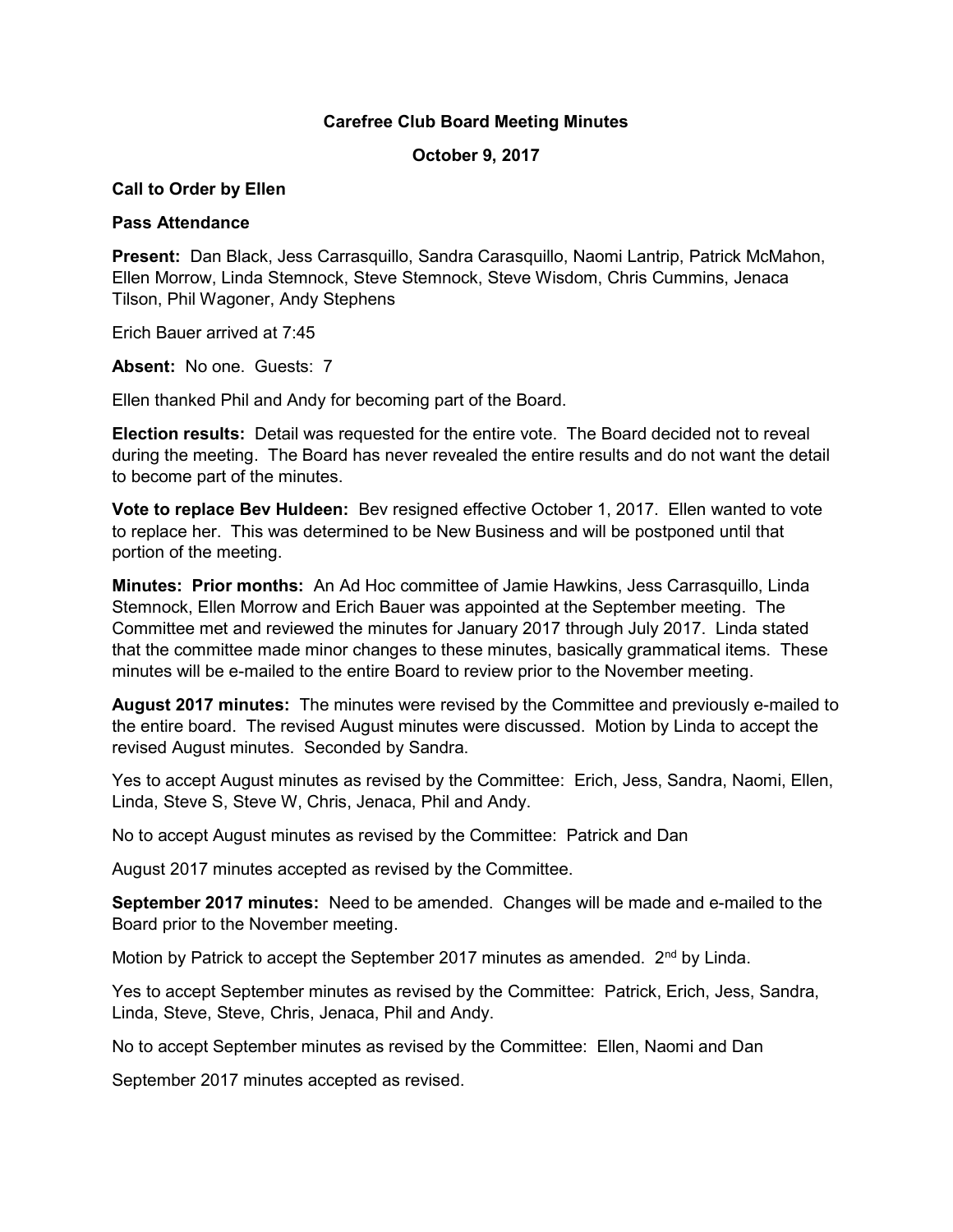Secretary Report: Sandra stated that we received a \$3,700 check for a delinguent member. There is another delinquent lot that may be paying in the next week. We have 4 more lots severely in arrears.

Sandra had a phone call from Chicago Title. There is a lot in Carefree South that joined 2 years ago. The house sold over the summer. The prior owner stated there were not dues associated with the house. Sandra stated that she has several e-mails sent to Chicago Title prior to closing stating the amount of dues owed. Chicago Title wants Carefree Club to let the new owners out of the Club. Sandra told Chicago Title this was not an option and she will be filing a lien on the property.

**Treasurer's Report:** Naomi asked if there were any further questions regarding the August 2017 financial statements. No questions. Motion by Linda to accept the August 2017 financial statements. 2<sup>nd</sup> by Jess. Passed without opposition.

Naomi reviewed the September 2017 financial statements. She stated a large payment was received. We did not have any changes to reserves in September 2017.

Also discussed the 2018 proposed budget. Discussed the reserves for 2018. The discussion was regarding the ballot that estimated \$20,000 would be contributed to reserves annually. Will vote on the budget at the November meeting.

Pool: Linda stated they are working on getting the pool closed, and it should be completed within the next week.

Grounds: Jess stated that he planted mums around the sign. The West basketball court project should be complete around Thanksgiving.

Activities: Chair is vacant. Linda stated that the bonfire was postponed until October 21, 2017 due to weather. An e-mail was sent to residents informing them of the change.

Newsletter: Jenaca stated that Ellen Bryk will remain a committee member. The next newsletter will go out January 2018. Jenaca then submitted her resignation effective at the end of the meeting.

Web: Erich stated the website is doing well. He just renewed the domain.

Clubhouse: Steve stated that the clubhouse earned \$804 in September and expenses were \$271. He has purchased new light fixtures for the women's restroom. He has also been researching new tables for the clubhouse. He has found commercial grade 48 X 48 tables for a cost of \$1,072. He has the money in this year's budget and plans to pursue purchasing these tables.

**Swim team:** Erich stated that nothing is new. Season is over and they are reviewing their final numbers.

Carefree South Sign: Jess reported that there is almost enough money to cover the cost of the sign. He is going to prepare a notice and distribute to residents requesting the additional funding. At this point, several Board members stated that they would contribute to the sign, and the remaining funds were donated. Board has already approved the sign and another vote is not necessary for the project to proceed.